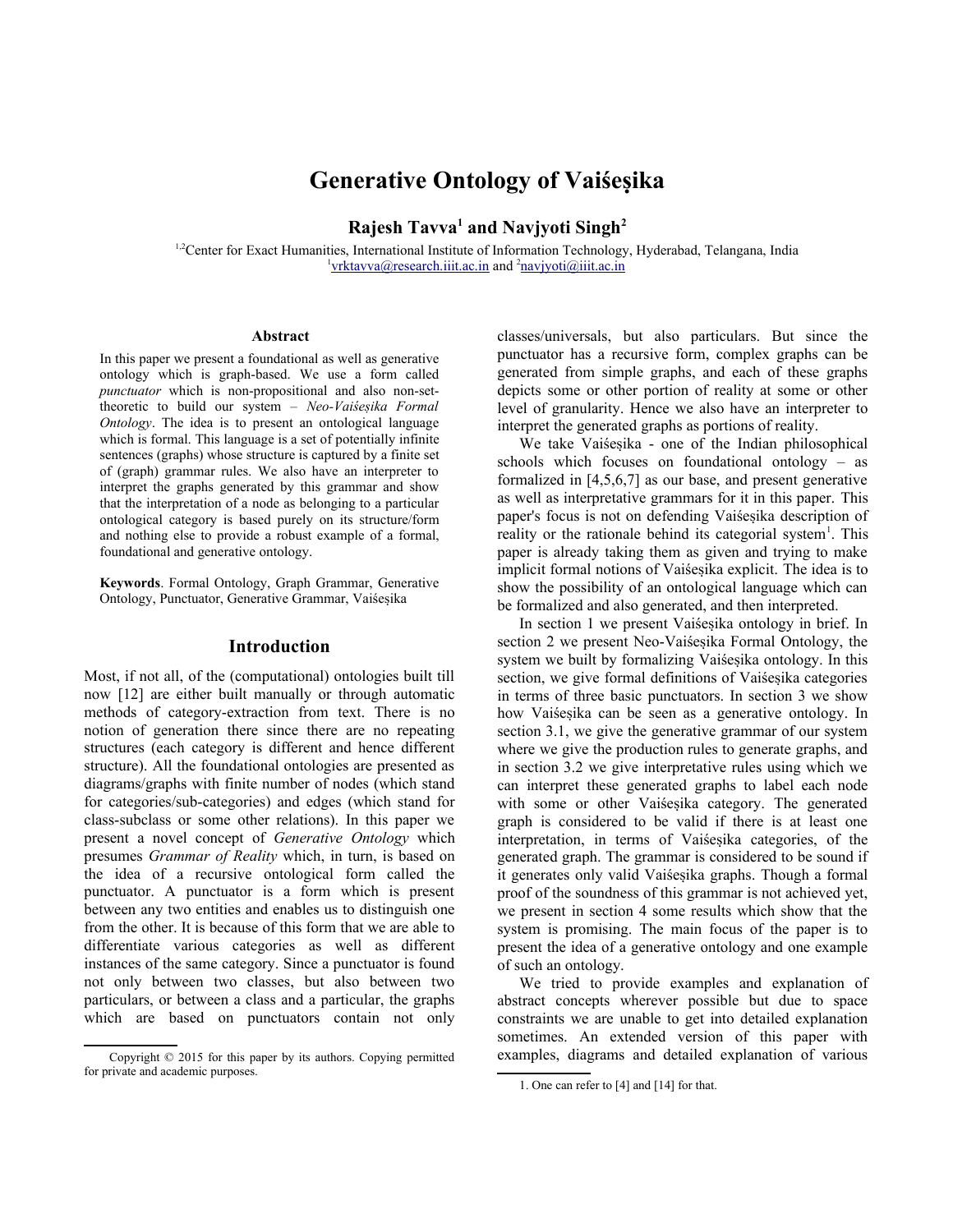definitions, axioms etc. presented in this paper is available at [9].

### **1. Vaiśesika Ontology**

Vaiśesika, as mentioned in introduction, is one of the many Indian philosophical schools, which focuses on foundational ontology. It classifies all entities of reality into 6 categories<sup>[2](#page-1-0)</sup>: (1) Substance (e.g: material entities like tables, chairs as well as non-material entities like soul, space and time) (2) Quality (e.g: color, weight) (3) Action (e.g: rising up, falling down, motion) (4) Universal (e.g: tableness, chairness, redness) (5) Ultimate Differentiator (located in each ultimate substance (explained below) and differentiates one from the other) and (6) Inherence (explained below). Notice that there is no category like *Relation* in this system because any chain constituting a *relational context* (section 2) can be abstracted into something called a *relation*. Out of all the categories listed above *inherence* (Fig. 2.2) is the most significant one for us. It gives stability to reality and is the entity constituting the second most pervasive relation found in reality, the first being *self-linking relation* (more about it later). We call the relational chain constituted of inherence entity as inherence relation, and this inherence relation can be found in all the following cases: (1) Universals inhere in substances, qualities and actions (2) Qualities and actions inhere in substances (3) Substances (wholes) inhere in other substances (their parts) and (4) Ultimate Differentiators inhere in ultimate substances. Ultimate substances (US) are those substances which have no parts and hence cannot be differentiated from each other<sup>[3](#page-1-1)</sup>. Examples of USs are time, space, souls and atoms (these are different from those of physics, they are the smallest indivisible units according to Vaiśesika). Since USs have no parts, each of them has an ultimate differentiator (UD) inhering in it which differentiates it from the rest of the entities. The remaining substances which are not USs are automatically differentiated from others since they are wholes/mixtures/compounds made up of various USs which are already differentiated by UDs. We will try to define all these categories *formally* using only the idea of inherence.

## **2. Neo-Vaiśesika Formal Ontology**

Vaiśesika ontology, due to Kanada [1], Prasastapada [2] and Udayana [3] has been formalized by Navjyoti [4,5,6,7] which resulted in *Neo-Vaiśesika Formal Ontology.* From now we will refer to this formal system as *F* for short. We explicate the system below.

According to *F* reality is constituted of only entities and punctuators. Here entities refer to all kinds of beings like objects, events, relations and so on. And any two beings/entities are considered two, not one, because there is a separator/boundary/vacuum/non-being between them which we call *punctuator/point<sup>[4](#page-1-2)</sup>*. But a punctuator is not only a separator but also a connector/link which links two entities. So here non-being is not an all-encompassing vacuum whose existence Parmenides<sup>[5](#page-1-3)</sup> was denying but every non-being is a *particular* in the sense that it rides on a particular pair of entities/beings which it separates as well as brings together into contiguity<sup>[6](#page-1-4)</sup> in some relational context. Our idea of punctuator/point is quite similar to, at the same time slightly different from, Leibniz's idea of punctum/point and Brentano's idea of punctiform/point. Leibniz [10] tries to explicate this notion by taking a geometrical example like a line segment. He makes a distinction between potential point (euclidean point) and actual point (non-euclidean point). The line segment, according to Leibniz, is not really made up of euclidean points, they are not parts of the segments the way smaller segments are. The euclidean points (lengthless, breadthless and heightless points) are only potentially there on the segment but not actually constituting it. The actual points are the boundaries or the endpoints of the segment. These, Leibniz also calls as punctums because they punctuate the line segment from its neighbourhood (in one-dimensional space). A potential (euclidean) point can become an actual (non-euclidean) point if one cuts the line segment, say, into two halves. The midpoint which was there before cutting was only potential, but after cutting it becomes actual. So according to Leibniz a punctum is like a boundary that separates two entities. Brentano [11] also comes up with a similar idea and he calls it punctiform or point. He says no continuum can be built up by adding one individual point to another. The point exists as a boundary, as a limit. Similarly for us, a point is a boundary between two entities, but not constituting those entities.

These both – *entity* and *punctuator* – are defined in *F* in terms of each other. But the mutual dependency of definitions ends here. All the other definitions are based on these primitives only.

*Definition 2.1:* An *entity* is that which is never punctuated from itself.

*Definition 2.2:* A *punctuator*  $p_r(x|y)$  has the form  $\langle x|y$ , *R>* where *x* and *y* are entities punctuated from each other in some relational context *R*. This *R* refers to all the chains of entities (along with punctuators between them) connecting x and y where each chain looks like  $C = p(x|e_1)$  $-p(e_1|e_2)$ ... -  $p(e_i|e_{i+1})$  - ... $p(e_{n-1}|e_n) - p(e_n|y)$  where each  $e_i$  is

<span id="page-1-0"></span><sup>2.</sup> A detailed list of Vaiśesika categories and subcategories can be found in a tabular format in [13].

<span id="page-1-1"></span><sup>3.</sup> This notion of parthood is quite different from other mereological notions like that of [15]. For detailed explanation of the notion of parthood in Vaiśesika please refer to [4].

<span id="page-1-2"></span><sup>4.</sup> If the separator were also a being, then one would run into infinite regress. Hence one needs to accept a non-being like punctuator.

<span id="page-1-4"></span><span id="page-1-3"></span><sup>5.</sup> http://plato.stanford.edu/entries/parmenides/

<sup>6.</sup> Two entities in contiguity are related to and yet distinct from each other.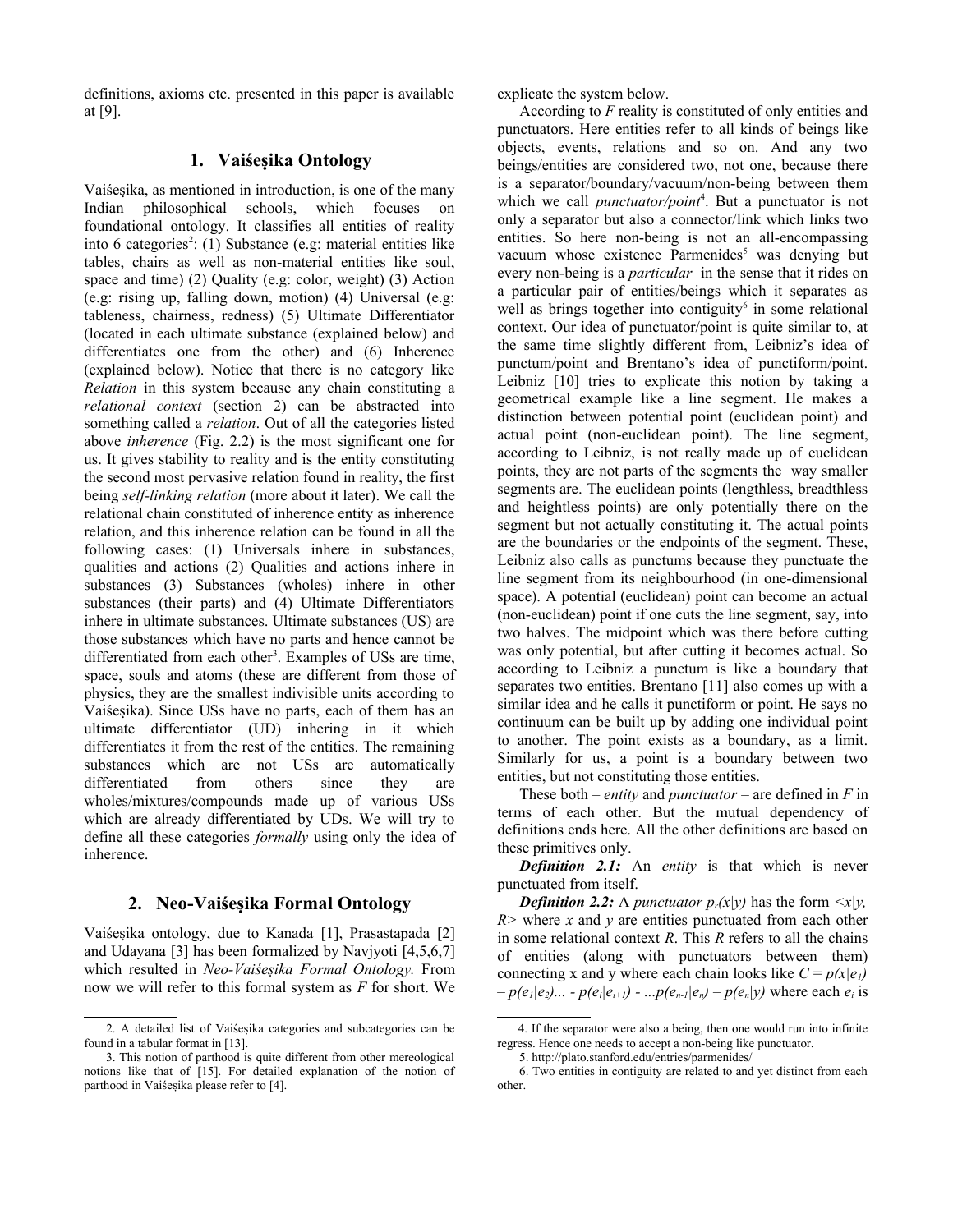also an entity.

Notice that the punctuator is neither the entities nor the relation between them. It is the form/arrangement of all these things put together. Though an entity is existentially independent of its punctuations with other entities, its meaning solely comes from these punctuations. Hence the form of an entity defines its meaning. In this sense *F* satisfies Husserl's definition of formal ontology: *"eidetic science of the object as such."[7](#page-2-0)*

## **2.1. Three Basic Punctuators and Abstract of Punctuator**

From our knowledge of Vaiśesika we have narrowed down to three basic punctuators/forms in *F*. It seems that these three basic forms are sufficient to derive any other complex form in the universe. Their definitions and other details are given below.

*Definition 2.3 (Self-Linking Punctuator):* A *selflinking punctuator* is one whose relational context is empty. It is represented as  $p_{\textit{sl}}(x|y)$  and its structure is  $\langle x|y, \langle \rangle \rangle$ .

A self-linking relation is one in which one of the relata itself acts as the relation. The relata don't need a third entity to bring them together. The relation is called selflinking not because it links with itself but because it links by itself to other entities. The punctuator corresponding to the self-linking relation is called the self-linking punctuator. It can be represented as in Fig. 2.1.

# $x \circ \longrightarrow \circ y$

#### *Fig. 2.1. Self-linking punctuator*

Here the edge being undirected only means that the direction is changeable (between the same pair of entities) in the case of self-linking punctuator. But in the case of inseparable punctuator that is not the case.

*Definition 2.4 (Inseparable Punctuator or Inherence punctuator):* An *inseparable punctuator* is one which has an inert entity called *I* (inherence) which inseparably binds two entities *x* and *y*. It is represented as  $p_{in}(x|y)$  and it has the structure  $\langle x|y, p_{\textit{sl}}(x|I) - p_{\textit{sl}}(I|y) \rangle$ .

This *I* is nothing but the inherence category of Vaiśesika discussed above. It can be represented as in Fig. 2.2. Here the chain connecting *x* and *y* via *I* can be abstracted into a relation called inherence relation, and the entity *I* can be said to be playing a relational role only when it is part of such a chain. This chain, along with both *x* and *y* constitutes the inherence punctuator between *x* and *y*. Hence a relation and punctuator are different.

Unlike self-linking relation where one of the relata itself is playing the role of the relation here a third entity, a relational entity, *I* (inherence) is necessary to bring two entities  $x$  and  $y$  into inherence relation. It is called inseparable because inherence relation itself cannot be destroyed without one of its relata being destroyed. Various cases where inherence relation is found in reality are given in section 1.



*Fig. 2.2. Inseparable punctuator*

Inherence relation repeats almost everywhere in the universe. Hence it is one of our most fundamental relations to derive other complex relations. In fact if we take all the instances of inherence relation in the universe we will get the entire synchronic reality or the snapshot of the reality. To get diachronic reality, we need to look at the changes which occur in it for which we need to move to the next punctuator.

*Definition 2.5 (Separable Punctuator):* A *separable punctuator*  $p_{cd}(x|y)$  *with structure*  $\langle x|y, p_{sl}(x|I) - p_{sl}(I|X) - p_{sl}(I|X) \rangle$  $p_{\textit{sl}}(X|I) - p_{\textit{sl}}(I|Y)$  where *X* is either of the relational entities *C* called conjunct (or contact) or *D* called disjunct. *C* (or *D*) binds *x* and *y* in such a way that they are associated (or dissociated).  $p_{cd}(x|y)$  switches between two structures that can be represented in short as  $\langle x|v, w_c \rangle$  and  $\langle x|y, w_D \rangle$  since no two entities can be in both conjunct and disjunct at the same time. It is shown in Fig. 2.3.



*Fig. 2.3. Separable punctuator*

The relation between *C* (or *D*) and its relata is inherence. If two entities  $x$  and  $y$  are in conjunct (or disjunct) then the conjunct (or disjunct) with *y* inheres in *x* and vice-versa. The conjunct and disjunct which we are referring to here are completely different from the logical operations – conjunction and disjunction – which are used in propositional logic. They only refer to the relation of two entities being in contact (as in when we clap both our hands are in contact) or not in contact.

One can notice that the 2nd and 3rd punctuators are recursive in nature in the sense that the separable punctuator is made of two inherence/inseparable punctuators while the inherence/ inseparable punctuator is made of two self-linking punctuators put together. In this

<span id="page-2-0"></span><sup>7.</sup> Edmund Husserl, Ideen zu einer reinen Phänomenologie §10, Husserliana 3/1: 26–7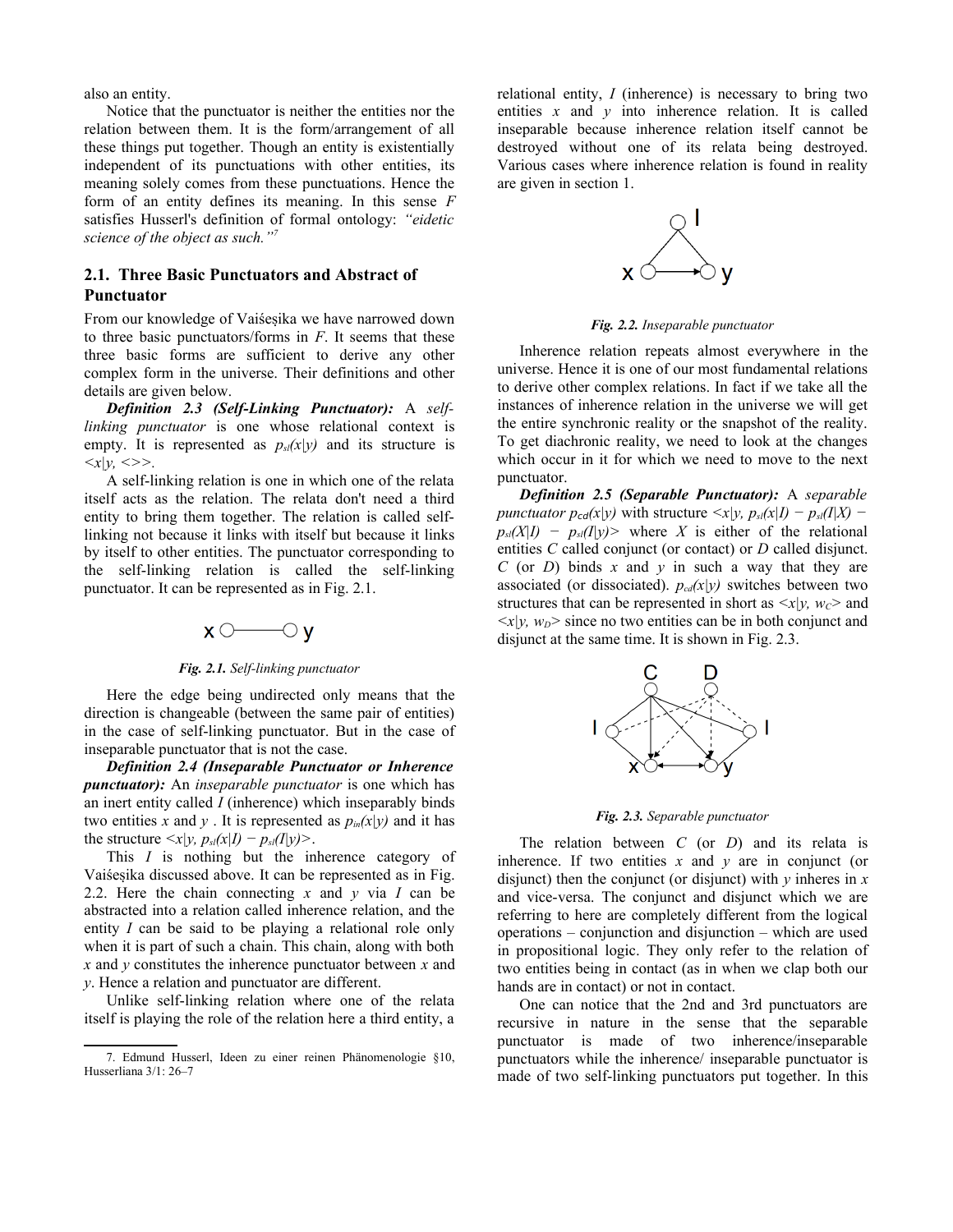sense, self-linking punctuator is the most fundamental of these 3 punctuators, but we will use all three of them as building blocks of our system since their patterns repeat everywhere and each of them plays a role in deriving more complex punctuators.

We need to look at some more definitions and axioms before we proceed further.

*Definition 2.6 (Abstract of punctuator): abs(p)* maps relational context of punctuator to two abstract entities *ae* and  $\alpha$  *e* which are attributes of the two punctuated entities  $e_i$ and *e<sup>k</sup>* respectively.

 $abs(p(e_i|e_k)) \rightarrow a e \in F : p_{sl}(e_i|ae) \& ^a e \in F : p_{sl}(e_k|^{a}e)$ 

To take an example, if color (*ei*) inheres in table (*ek*), it can also said to be located in table. So color is the locatee  $({}^{\alpha}e)$  whereas table is the locus ( $_{\alpha}e$ ). So the abstract of the inherence punctuator between color and table gives rise to two abstract entities, namely locus and locatee where locus, the attribute of table, is related to it by self-linking punctuator, and locatee, the attribute of color, is related to it by self-linking punctuator. Similarly there can be various other abstracts of punctuators like predecessor-successor, qualifier-qualificand, expression-expressed etc. which can be abstracted directly from one of the three basic punctuators or from some complex punctuator defined using them. Collection of pairs of each kind forms a contiguum like locational contiguum, succession contiguum etc.

### **2.2. Four Contigua**

According to us there are four important contigua to be studied formally, to cover a major portion of reality, in the sequence listed below:

*Locational contiguum:* This is constituted of all the locus-located pairs of abstract entities. Study of this gives us entire synchronic reality.

*Succession contiguum:* This is constituted of all the predecessor-successor pairs of abstract entities. Study of this, along with locational contiguum, gives us entire diachronic reality.

*Qualification contiguum:* This is constituted of all the qualifier-qualificand pairs of abstract entities. The qualifier-qualificand relation is usually found in cognition. For instance when we see a white cloth, the structure of our cognition is of the form - qualifier (white) and qualificand (cloth) - whereas the form of entities in reality as such is that of locus (cloth) and located (white). Study of this contiguum, along with the previous two, is the study of how world is cognized, and the notions of knowledge, reasoning, truth etc. come at this stage.

*Expression contiguum:* This is constituted of all the expression-expressed pairs of abstract entities. Study of this contiguum, along with the previous three, is the study of the relation between language and reality. All language

related issues like synonymy, polysemy etc. come at this stage.

We think that the four contigua listed above need to be studied formally in the specified order since each contiguum is dependent, for its study, on its previous one. This is a long-term project and this paper can be considered as the first step in that direction. Here we are doing a formal study of only the first contiguum and that too a portion of it. Formal study of the remaining portion of it, as well as formal study of other contigua is part of the future work.

Now we are all set to define the fundamental categories of Vaiśesika formally in our system *F.*

# **2.3. Fundamental Categories of Vaiśesika Defined** Formally in  $F^8$  $F^8$

We will formally define the fundamental categories of Vaiśesika in *F* by doing a functional study of the locational contiguum of inherence punctuator for which we should first define something called the *Inherence Bifunction*.

*Definition 2.8 (Inherence bifunction):* The *Inherence Bifunction,*  $IB(e) = (eL, {}^e L)$  *takes an entity <i>e* and returns the locational ranges of *e.*

It is called a bifunction because it works on two different things at the same time – locatee range and locus range of *e*. Locatee range of *e* refers to all the entities which are located in *e* (by inherence) and locus range of *e* refers to all the entities in which *e* is located (by inherence).

Now we will define categories by noticing some invariances in the output.

*Definition 2.9:* If  $IB(e) = (eL, \emptyset)$  then *e* is an *Ultimate Substance* (US) where Ø stands for the empty set.

So if there is an entity which inheres nowhere but has some other entities inhering in it, then it is said to be an ultimate substance (US). In other words US is an unlocated locus. Some examples are space, time, soul, atoms. (These are not yet defined in the system, but they are mentioned just to give more clarity on the nature of US).

*Definition 2.10:* If  $IB(e) = (\emptyset, I_{US})$  then *e* is an *Ultimate Differentiator* (UD) where *1US* stands for the unique structure  $\leq e|US$ ,  $p_{sl}(e|I) - p_{sl}(I|US)$ .

A UD is one in which nothing is located, but it itself is located in one and only one US. The role of UD is to differentiate one US from another since the USs are partless and cannot differentiate themselves from each other.

*Axiom 2.1:* Any US cannot have more than one UD located in it because a single UD in a locus is sufficient to distinguish its locus from the rest of the entities, and the second UD only becomes redundant.

*Definition 2.11:* If  $IB(e) = (0, 2+)$  then *e* is a *Universal* (U).

<span id="page-3-0"></span><sup>8.</sup> Detailed explication of these definitions along with diagrams and examples can be found in [9].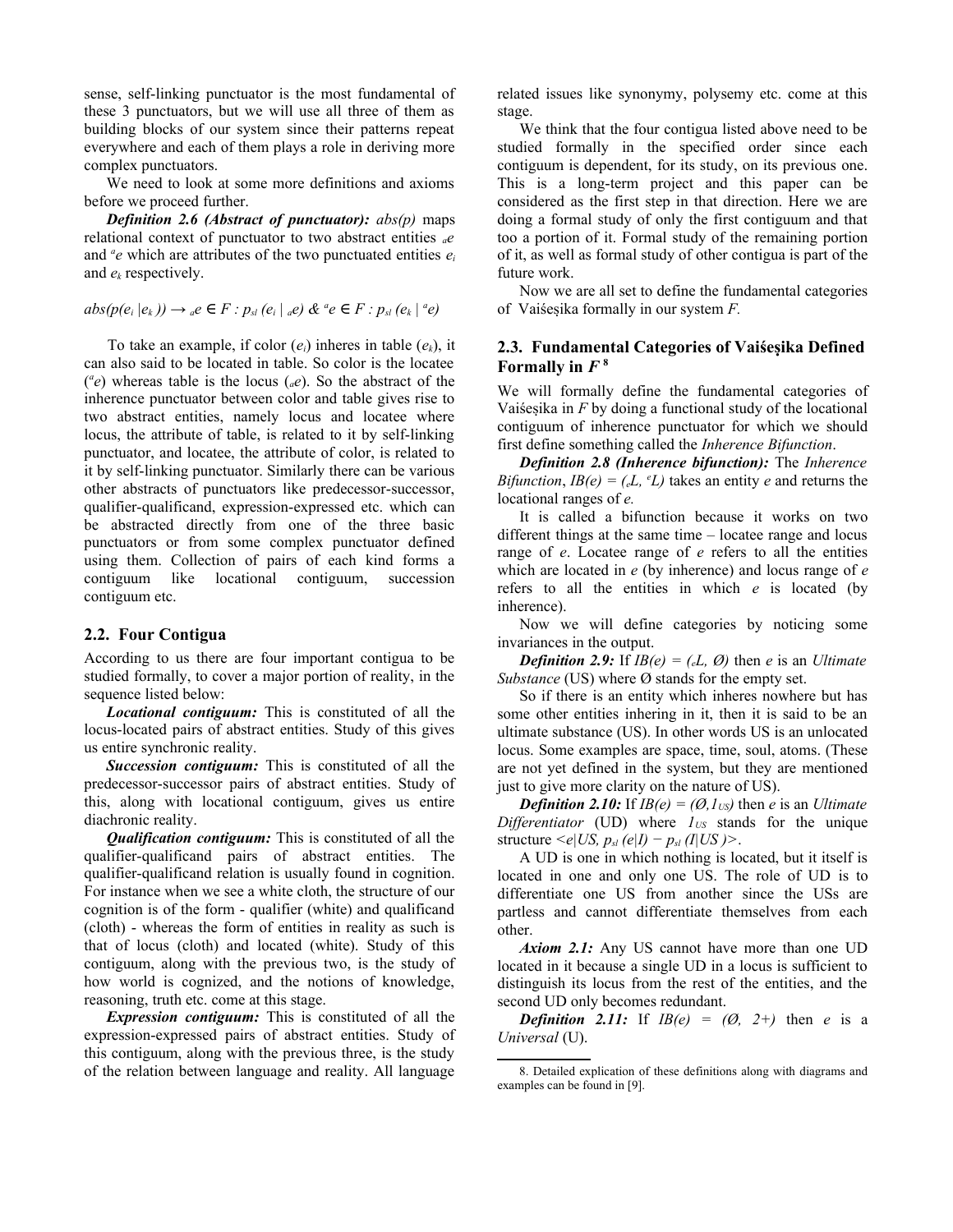This says that a universal (U) is something in which nothing inheres, but it itself inheres in 2 or more (hence *2+*) loci i.e. its instances. A universal can inhere not only in US but also in non-US, hence *2+* is not subscripted with US.

*Axiom 2.2:* Given any two universals only one of the following two relations is possible between them: (1) Both of them are mutually exclusive i.e. both of them have no instances in common or (2) One of them subsumes the other i.e. all the instances of one universal are also the instances of the second universal whereas the second universal has some more instances which the first doesn't have. This gives rise to subclass-superclass structure among universals.

*Definition 2.12: If*  $IB(e) = (1+, 1)$  *then e is a <i>Quality*  $(O)$ .

This says that a quality is that entity in which one or more entities inhere, and it itself inheres in only one entity.

As of now we are not making a distinction between Vaiśesika categories – Quality and Action – in our formal system *F*. That distinction is part of our future work, and for the time being we will refer to both as Qualities (Q).

Now we'll further analyze US for which we need to define the following function.

*Definition 2.13:* The function, *Locality of any Ultimate Substance* is defined as  $LUS(e_u) = (J_C, J_D)$  where  $J_C$  is the set of structures conjoint with  $e_u$  and  $J_p$  is the set of structures disjoint with *eu*.

Given *e<sup>u</sup>* (a US) as input, the above function returns the ordered pair – the set of all entities in conjunct with *eu*, and the set of all entities which are in disjunct with *eu*. We will again look for invariances in the output to further analyze US category.

*Definition 2.14:* If  $LUS(e_u) = (J_c, \emptyset)$  or if  $LUS(e_u) =$ *(Ø,JD)* then *e<sup>u</sup>* is called a *Ubiquitous Ultimate Substance* (UUS).

This says that those ultimate substances which are only in conjunct (and not disjunct) relation with other entities or only in disjunct (and not conjunct) relation with other entities are defined as ubiquitous ultimate substances.

*Definition 2.15:* Those ultimate substances which are not ubiquitous ultimate substances are called *Mobile Ultimate Substances* (MUS) i.e. if *eu* is an MUS then  $LUS(e_u) = (J_c, J_p)$  where neither  $J_c$  nor  $J_p$  is  $\emptyset$  i.e. they are in contact with some while in disjunct with some others.

*Axiom 2.3:* UUSs are in contact only with MUSs, not among themselves<sup>[9](#page-4-0)</sup>.

Now we get back to inherence bifunction to define one last category of Vaiśesika i.e. Substantial Whole (SW).

*Definition 2.16:* If  $IB(e) = (1+, 2+_{MUS})$  then *e* is a *Substantial Whole* (SW).

This says that an SW is that in which one or more entities inhere, and it itself inheres in two or more MUSs.

These MUSs are its parts. For instance a table inheres in all its parts and hence is present in each of its part. That is the reason why the entire table moves even when a part of it is moved, or the table as a whole is cognized even when a part of it is perceived. And what inheres in a table can be its qualities or universals like tableness, substanceness etc.

*Axiom 2.4:* Given two parts of a whole there has to be at least one chain of contacts connecting them directly or indirectly.

*Axiom 2.5:* Two SWs are in contact with each other if one or more parts of one SW are in contact with one or more parts of the other SW.

*Axiom 2.6:* Two different SWs cannot have overlapping parts i.e. there can be no MUS in which two different SWs can inhere.

*Axiom 2.7:* An SW cannot have qualities inhering in it if none of its parts has quality/qualities inhering in it.

For instance a cloth cannot be white if none of its threads has whiteness in it.

Given the above definitions let's have a look at a sample valid graph of *F*, say, that of a substantial whole. It is depicted in Fig. 2.4.



*Fig. 2.4. Ontology of a Substantial Whole*

It's easy to understand this graph if we start with the focal point of it which is a substantial whole (SW). This SW is inhering in two mobile ultimate substances (MUS) (it can inhere in more than two MUSs as well) which are in contact with each other<sup>[10](#page-4-1)</sup>. Now there are also two UUSs which are in contact with each of the MUSs. Each of the ultimate substances – two MUSs and two UUSs – has an ultimate differentiator (UD) inhering in it. Each of the substances  $-$  SW, MUS and UUS  $-$  has one quality (more than one is also possible) inhering in it, and also one universal (more than one is also possible) in it. Each of the qualities has one universal (more than one is also possible) in it. The universals are shown with dangling edges, it is to

<span id="page-4-0"></span><sup>9.</sup> Refer to [4] for the rationale behind this axiom.

<span id="page-4-1"></span><sup>10.</sup> Each bidirectional edge here is a short form for the separable punctuator, in contact position. The contact entities are currently hidden for aesthetic purposes. Similarly the unidirectional edges stand for inherence punctuators and the inherence entities are hidden as well.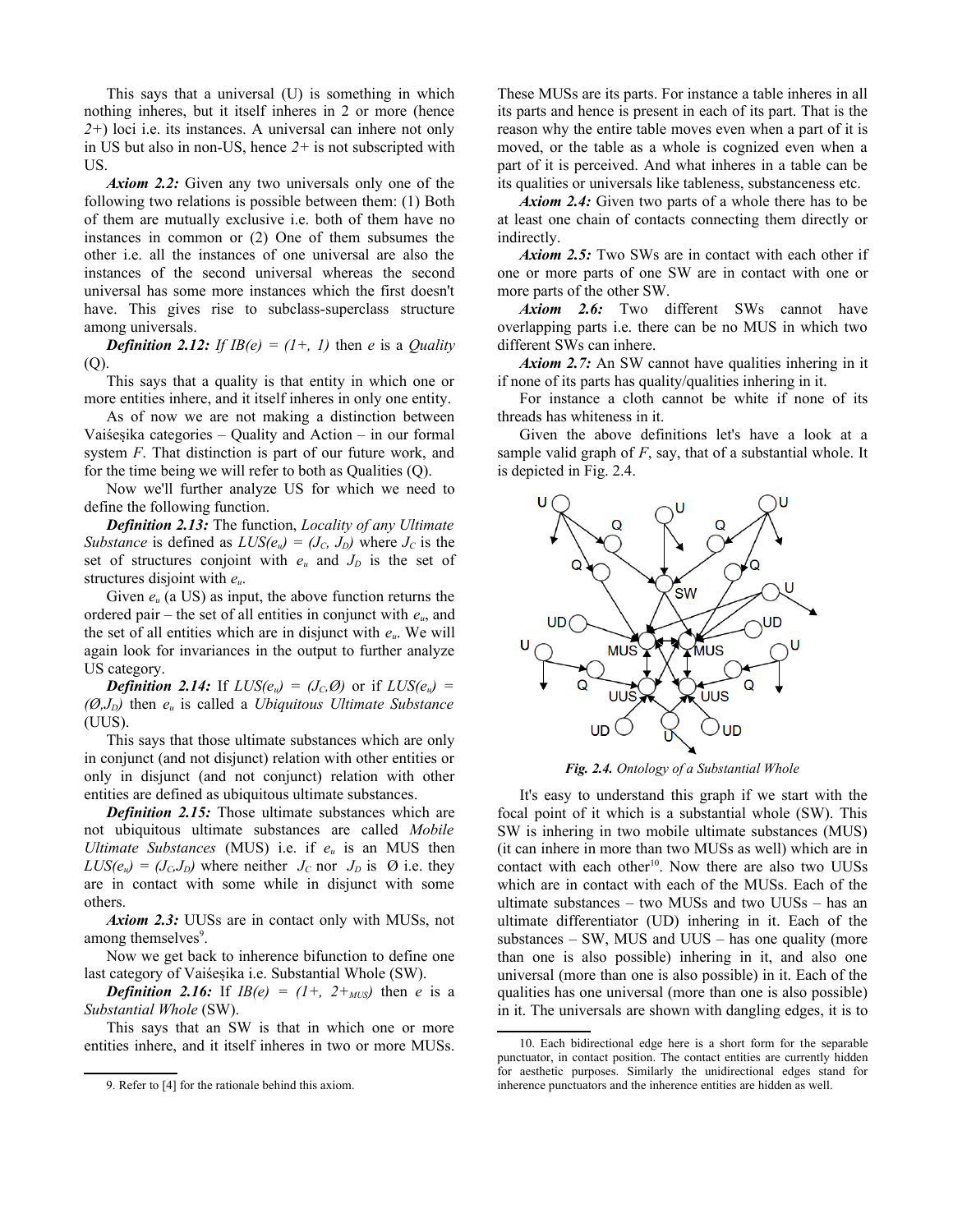show that the universals (can) inhere in more entities which are not shown in this graph. Notice that no UD has a universal inhering in it because it would violate its definition (Definition 2.10).

We can take a particular substantial whole, say, a *table* to exemplify the above graph. In this example each of the above categories stand for the following:

- $SW table$
- MUS<sub>s</sub> atoms of table
- $UUSs$  space and time
- Universals inhering in table tableness, substanceness
- Universals inhering in MUSs mobile-ultimatesubstanceness, substanceness
- Qualities inhering in table color, size
- Universals inhering in these qualities  $-$  colorness, sizeness, qualityness
- Qualities inhering in atoms of table  $-$  color, touch
- Universals inhering in these qualities colorness, touchness, qualityness
- Universals inhering in UUSs ubiquitousultimate-substanceness, substanceness
- Qualities inhering in ultimate substances size, number
- Universals inhering in these qualities sizeness, numberness, qualityness

The no. of entities (Qs, Us, MUSs etc.) presented in this example don't match exactly with those presented in Fig. 2.4. The above figure is only a kind of template to understand this example.

In the next section we present generative rules - to generate the structures as in Fig. 2.4 – as well as interpretative rules - to label the nodes in these structures with the categories of Vaiśesika.

## **3. Vaiśesika as a Generative Ontology**

A graph grammar is a generalization of string grammars and tree grammars. The Left-Hand-Side (LHS) and Right-Hand-Side (RHS) of a production/transformation rule in graph grammar are both graphs instead of strings or trees. The rules modify a host graph into a different graph by replacing a subgraph of it which is matching with LHS, with an incoming graph - RHS. The below production/transformation rules will be self-explanatory except, may be, for Negative Application Condition (NAC). It is defined below.

*Definition 3.1:* Rules can have exceptions - it may not be likely to apply a rule in some particular cases. Those cases/conditions are called Negative Application Conditions (NACs). NACs can also be depicted in the form of graphs. Hence each rule may (or may not) have one or more NACs. So a rule will be applied only when its LHS matches with some subgraph of the host graph, and none of its NACs matches with any subgraph of the host graph.

For a detailed introduction to graph grammars please refer to [8].

# **3.1. Generative Rules of Graph Grammar of Vaiśesika**

Any generative grammar will have a start symbol, some alphabet and some production rules involving the symbols of the alphabet. Similarly our grammar will also have a start graph, an alphabet which consists of a set of nodelabels ( $\Omega_V$ ) and a set of edge-labels ( $\Omega_E$ ), and production rules to generate various graphical structures from these symbols.

One can treat the generative rules of Vaiśesika as the syntactic portion and its interpretative rules as the semantic portion. The generative rules generate the graphs as pure symbolic structures without any meaning as such whereas the interpretative rules add meaning to these symbolic structures by labeling each node with some category of Vaiśesika*.*

In our grammar, the node-labels are  $\Omega$ <sub>V</sub> = {*g*, *C*, *D*, *h*, *i*,  $p, q, r, s, u, v, e$  and edge-labels are  $\Omega_E = \{sl, in, con, dis\}.$ Each of the node-labels stands for the following:  $g$  – start node (this is the only node in the start graph),  $C$  – conjunct entity,  $D$  – disjunct entity,  $h$ ,  $i$ ,  $p$ ,  $q$ ,  $r$ ,  $s$ ,  $u$ ,  $v$  – are all various node labels used in the process of generation. At the end of the generation all of them will be replaced by a common label, *e*, to show that the nodes they were labeling can be interpreted later based purely on their structures and not on their labels. And the edge labels stand for the following: *sl* – self-linking relation, *in* – inherence relation, *con* – conjunct relation, *dis* – disjunct relation. But in the rules below we have differentiated edges based on their arrows instead of their labels for aesthetic purposes. A selflinking relation has no arrows (though it's asymmetric its direction is changeable), an inherence relation has one arrow (it's asymmetric and its direction is fixed), conjunct relation has two arrows and a thick line whereas disjunct relation has two arrows and a dashed line (both are symmetric relations).

No two entities have more than one edge (of any type) between them. That is a default NAC for every rule and hence not being specified with each rule.

Currently the rules are generated keeping Vaiśesika categories and their corresponding invariant structures in mind. Intuitively they seem to generate valid Vaiśesika graphs but the proof of soundness is necessary to prove it formally. That is not achieved yet and is one of our future goals.

We give below the rules as well as the rationale in coming up with them. If we consider USs to be the bottom of universe (since they inhere nowhere else i.e. not located anywhere) and universals and UDs to be the top of universe (since nothing inheres in them i.e. nothing is located in them), then we are trying to generate all the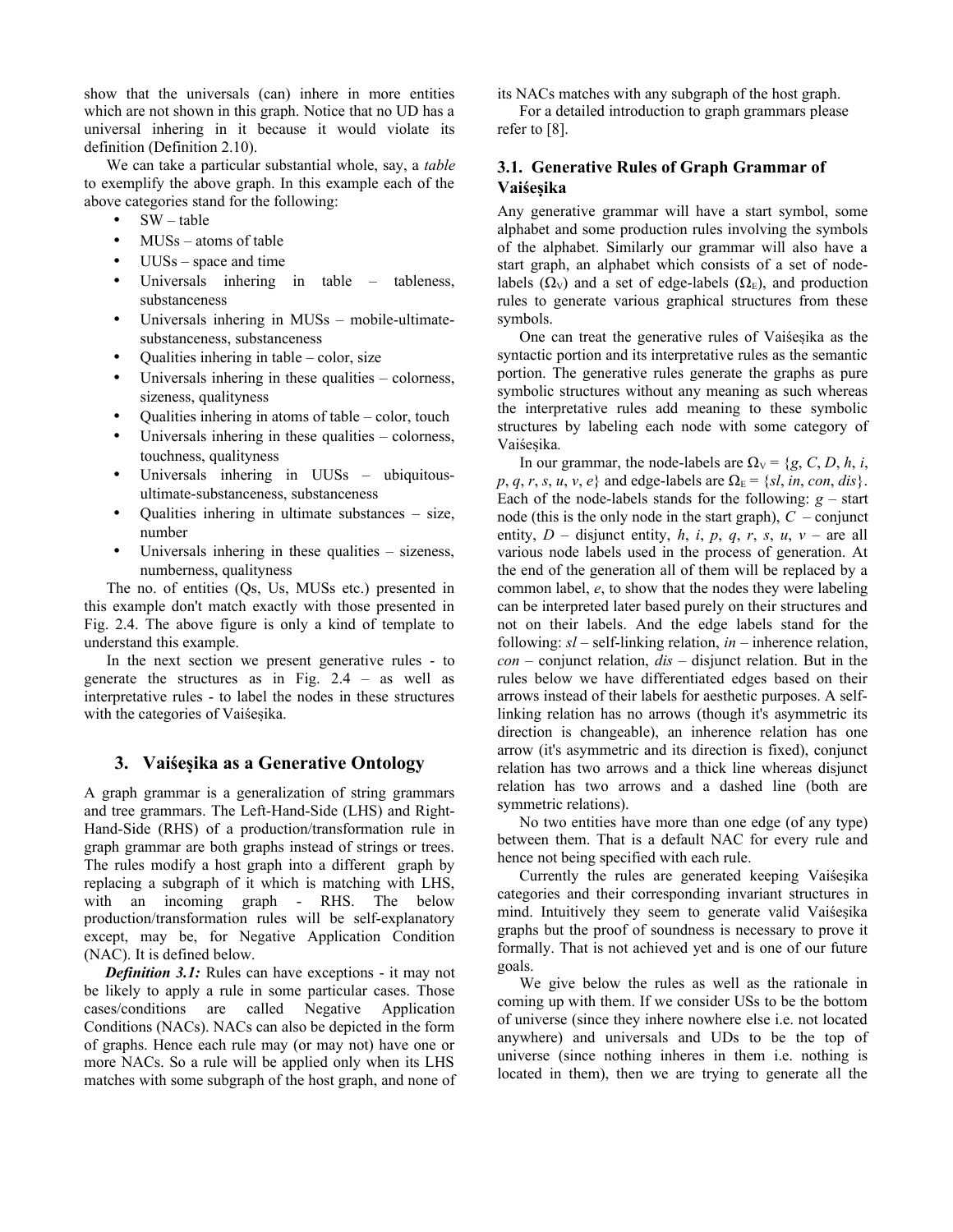graphs from bottom to top. The rules are prioritized by dividing them into layers - once you are in  $n<sup>th</sup>$  layer, you cannot apply any rules from layer 1 to n-1. But if there are multiple rules in a given layer they can be applied in any order.

We start with the first layer. It has only one rule in which we replace the start node  $g$  with two other nodes  $-h$ and *i.*

| <b>LHS</b> | <b>RHS</b> |  |
|------------|------------|--|
| ) g        | $Oh$ $Oi$  |  |

Here *h* is intended to generate mobile ultimate substances whereas *i* is intended to generate ubiquitous ultimate substances. Those rules follow in coming layers.

The second layer also has two rules. In the first rule, *h* is replaced by itself and another node *p*. This is intended to generate as many *p*s as one wants and in the second rule of this layer, *h* is replaced just with *p*. This is to terminate the process of generation of *p*s.

We define the graphs generated in a particular layer to be the terminal graphs (TGs) of that layer if no more graphs can be generated from them using the rules of that layer, otherwise we will call them non-terminal graphs (NTGs).

| <b>LHS</b>   | <b>RHS</b> |  |
|--------------|------------|--|
| $\bigcirc$ h | $Oh$ $Op$  |  |

| <b>LHS</b>   | <b>RHS</b>   |  |
|--------------|--------------|--|
| $\bigcirc$ h | $\bigcirc$ p |  |
|              |              |  |

These *p*s are supposed to stand for mobile ultimate substances. Once the generation process in this 2nd layer terminates i.e. no more *h*-labeled nodes remain, the remaining graphs are TGs of layer 2, and it is on these graphs that we will apply the rules from layer 3.

In the 3rd layer we have two rules – one to create contacts among *p*s and another to create disjuncts among them.

| LHS.            |                | <b>RHS</b>                              |  |
|-----------------|----------------|-----------------------------------------|--|
| 1: $p \bigcirc$ | $\bigcirc$ 2:p | 1:p $\bigcirc \rightarrow \bigcirc$ 2:p |  |
|                 |                |                                         |  |

| LHS                               | <b>RHS</b>                             |  |
|-----------------------------------|----------------------------------------|--|
| 1: $p \bigcirc$<br>$\bigcirc$ 2:p | 1: $p \bigcirc$ ---+ $\bigcirc$ 2: $p$ |  |

Here the numbers '1:' and '2:' are used to map a particular node of LHS with a particular node of RHS (and NAC, if there is one). In our system this mapping is injective i.e. no two nodes in LHS can map to the same node in RHS or NAC and vice-versa. Once we get all the TGs of this layer, we will move to 4th layer.

Now in the 4th layer we will have rules for generating wholes, represented by *q*-labeled nodes. It has 2 rules, we will apply both these rules only on the TGs of 3rd layer, not others. In the first rule we state that if two *p*s (MUSs) are in contact, then let a new entity *q* (whole) inhere in both of them.



This rule has 2 NACs. These NACs state that the *p*s in which *q* is inhering shouldn't already have a whole (*q*) inhering in them. They are depicted below.

| NAC <sub>1</sub> | NAC <sub>2</sub> |
|------------------|------------------|
| a                | a                |
| 1:p              | 2:p              |

Notice that numbers like '1' and '2' are prefixed only to *p*-labeled-nodes and not *q*-labeled-nodes. It's because there is no such node in LHS to map with the nodes in RHS or in NACs. So the rule, along with its NACs, states that a new whole (*q in RHS)* inheres in two MUSs (*p*s) in contact if and only if there is no whole (*q in NACs*) already inhering in one or both of them. These NACs are necessary for us because, in our system, no two substantial wholes can inhere in the same part (Axiom 2.6). So even if one of the above NACs is found in that portion of the graph which matched with LHS, then this rule will not be applied.

The above rule will produce only wholes inhering in two entities. But if we need wholes inhering in more than 2 entities upto an indefinite number, may be covering all *p*s (MUSs) in a step-by-step manner we need the following rule.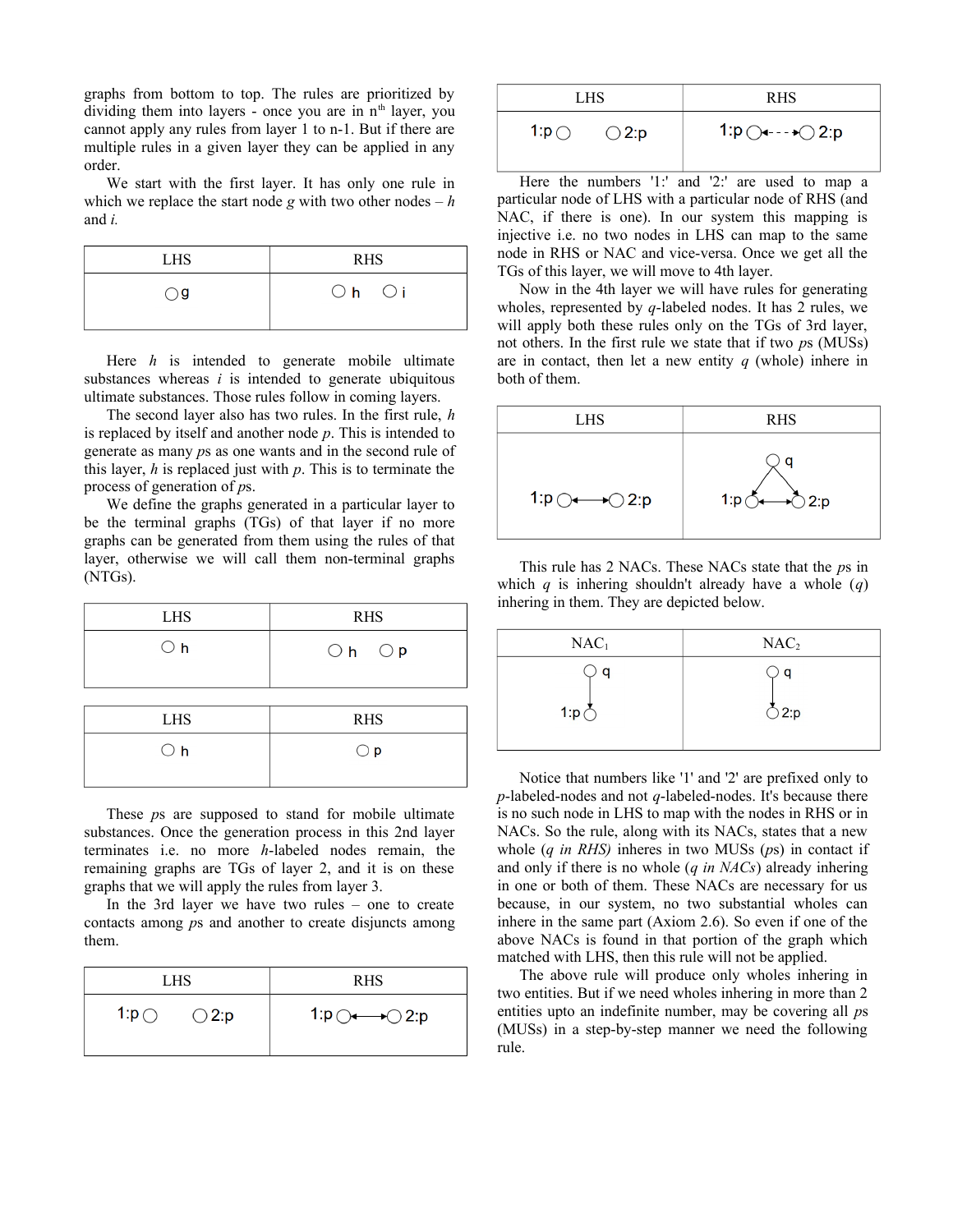

This rule has one NAC which states that no whole (*q*) should already inhere in 2:*p*.

Notice here that the *q*-node in NAC is not numbered whereas the *q*-node in RHS of the rule is numbered. The RHS is saying that an inherence edge should be added from the *same q* as in LHS while NAC is referring to *any q* inhering in *p*, not necessarily the same one as in LHS.

The next layer i.e. 5th layer has two rules. These can be applied on both TGs as well as NTGs of layer 4 since the latter (NTGs of layer 4) are also considered as valid intermediate graphs for the process of generation. The first rule states that if two MUSs (*p*s) are in contact then the wholes (*q*s) inhering in each of them can also be in contact. This is to model the fact that the contact between wholes can be inferred from the contact between their parts (Axiom 2.5).



The 2nd rule of this layer is to handle disjuncts among wholes. This is like the complement of the first rule. This says that two wholes can be in disjunct if none of their parts are in contact. So this negative condition becomes the NAC of this rule.

| <b>LHS</b>     | <b>RHS</b>              | <b>NAC</b>    |  |
|----------------|-------------------------|---------------|--|
| 1: $q \circ$   | 1:q $\in$               | 2:q<br>1: $q$ |  |
| 2:q $\bigcirc$ | 2:q $\circlearrowright$ | D             |  |

Till now we had rules which generate mobile ultimate substances, contacts or disjuncts among them, wholes inhering in mobile ultimate substances, and contacts or disjuncts among them. In the next couple of layers we introduce rules to generate ubiquitous ultimate substances and contacts or disjuncts - between them and other entities (since ubiquitous ultimate substances are in contact or disjunct only with mobile ultimate substances, not among themselves (Axiom 2.3)).

The next layer i.e. 6th layer has two rules. They apply only on the TGs of 5th layer. The *i*-node which we generated in our 1st layer is now used to generate ubiquitous ultimate substances represented by *r*-labelednodes or *r*-nodes. The two rules here are exactly same as the ones in 2nd layer, only with labels differing in both LHS and RHS.

| <b>LHS</b>            | <b>RHS</b>                                    |  |
|-----------------------|-----------------------------------------------|--|
| $\mathsf{i} \bigcirc$ | $\overline{1}$ $\overline{)}$<br>$\bigcirc$ r |  |
|                       |                                               |  |
| <b>LHS</b>            | <b>RHS</b>                                    |  |

 $\mathsf{i} \circlearrowleft$  $\bigcirc$  r In the 7th layer, we have two rules. They apply on the TGs of 6th layer. The first rule states that an ubiquitous

ultimate substance can be in contact with a mobile ultimate substance, if it is not in disjunct with any. So it has one NAC to specify this negative condition.

| <b>LHS</b>     | <b>RHS</b>     | <b>NAC</b>     |
|----------------|----------------|----------------|
| 1: $r$ $\circ$ | 1: $r \subset$ | 1: $r \subset$ |
| 2:p            | $2:p\bigcirc$  | p              |

The second rule is very similar to the first one. It says an ubiquitous ultimate substance can be in disjunct with a mobile ultimate substance, if it is not in contact with any.

| <b>LHS</b>   | <b>RHS</b>     | <b>NAC</b> |
|--------------|----------------|------------|
| 1: $r \circ$ | 1: $r \subset$ | 1:r        |
| 2:p          | $2:p \subset$  | D          |

Similarly there are 10 more layers of rules in this generative grammar. The layers from 8 to 16 are briefly described here, but presented in detail in [9].

The 8th layer is to generate qualities in mobile and ubiquitous ultimate substances whereas the 9th layer is to generate qualities in wholes. The next few layers (10th to 15th) have rules devoted to the generation of nodes standing for universals. The 16th layer is to generate UDs in USs – both mobile as well as ubiquitous.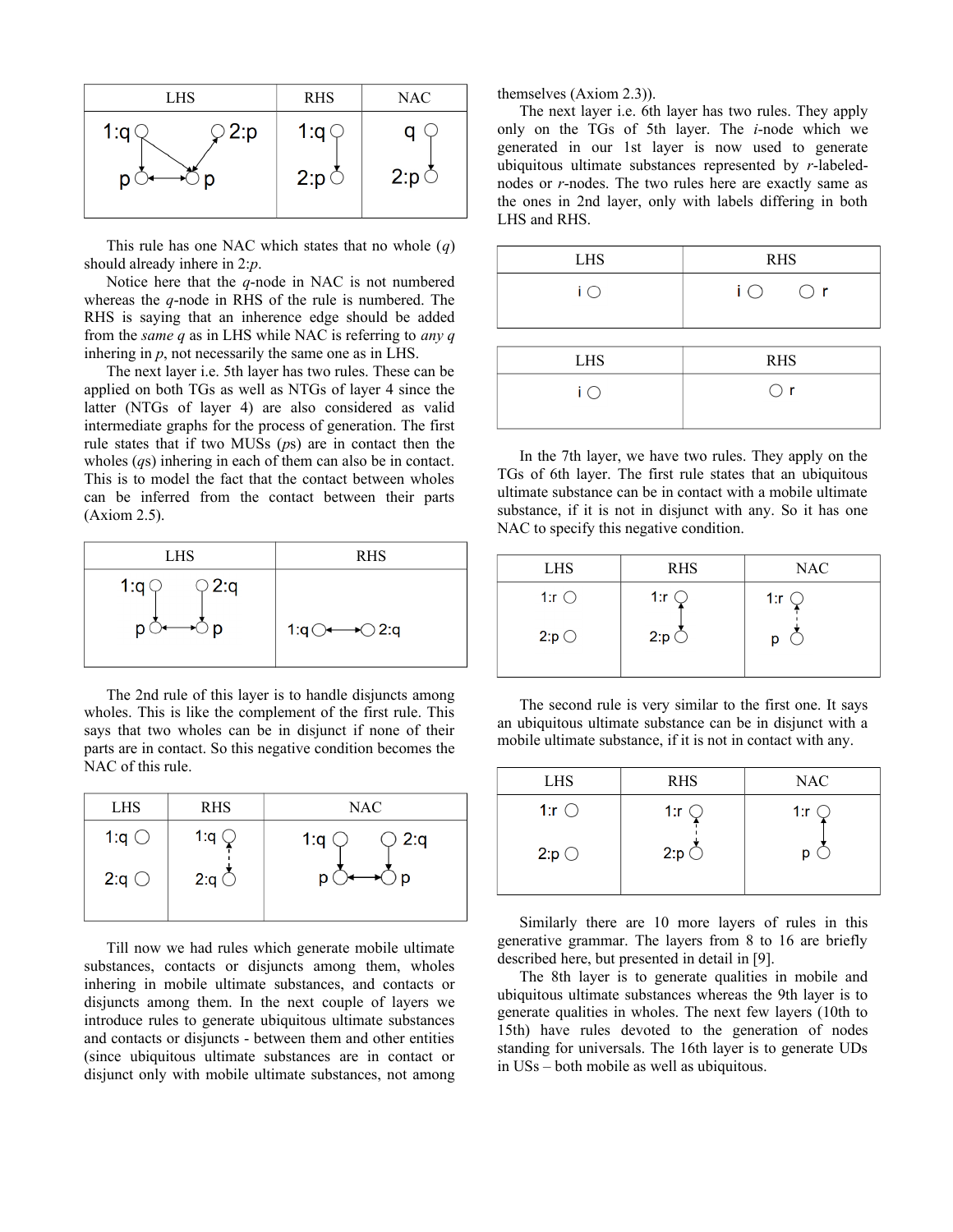The 17th and the final layer is the one where all the label names (except that of contact and disjunct) will be replaced with a common label *e*. This is a way of erasing all the label-based identities of various nodes, and also creating an occasion to prove later, using the interpretative rules, that the different categories of nodes in the graph can be identified purely based on their structures/forms and not their labels.

This layer has only one rule and this is applied only on the TGs of 16th layer.

| LHS                 | <b>RHS</b>     |
|---------------------|----------------|
| 1:[ $p,q,r,s,u,v$ ] | $\bigcirc$ 1:e |
|                     |                |

# **3.2. Interpretative Rules of Vaiśesika**

The difference between generative rules and interpretative rules of Vaiśesika can be thought of as the difference between syntax and semantics of reality. The graphs generated by the former – generative rules - refer to the syntactic portion of reality – they are forms or arrangements of entities in reality. Given the way entities are arranged we discern their meaning and categorize or classify them accordingly, and that, the semantic portion of reality, is given by the latter – interpretative rules.

Interpretative rules are also graph grammars like generative rules, but we separated both of them because their purposes are different – one parses the graphs which the other generates. So the interpretative rules can be thought of as constituting an interpreter or a parser for the language (graphs) of Vaiśesika which is generated by the generative rules in the previous subsection.

So the input to the interpreter are the TGs generated by the last layer (17th layer) of the generative grammar. Any of them can become the start graph for the interpretative rules (IRs). Coming to the alphabet, the edge-labels of interpretative rules  $(\Omega)$  are same as that of generative rules ( $\Omega_{\rm E}$ ) i.e.  $\Omega_{\rm E}$  =  $\Omega_{\rm E}$  whereas the node-labels of interpretative rules include the node-labels of the TGs of GRs, as well as Vaiśesika categories i.e.  $\Omega' = \{e, C, D, U, \}$ *UD*, *SW*, *Q*, *MUS*, *UUS*}. In some rules nodes are unlabeled. Such anonymous nodes stand for any node with any label. Also the IRs are not prioritized the way GRs were. IRs can be applied in any order since they are independent of each other. The process completes when there is no scope left for any rule to be applied. These IRs can also be considered as a graphical way of defining the categories of Vaiśesika. The rules are given below.

The first rule defines a Mobile Ultimate Substance (MUS). An MUS is one which inheres nowhere (NAC) and is in contact with at least one entity and is in disjunct with at least one entity (Definition 2.15).



The 2nd and 3rd rules define a Ubiquitous Ultimate Substance (UUS). A UUS is one which inheres nowhere  $(NAC_1)$  and is only in contact but not disjunct  $(NAC_2)$  with any other entity (2nd rule) (or) only in disjunct but not contact  $(NAC<sub>2</sub>)$  with any other entity (3rd rule) (Definition 2.14). They are shown in the next two tables respectively.

| <b>LHS</b> | <b>RHS</b> | NAC <sub>1</sub> | NAC <sub>2</sub> |
|------------|------------|------------------|------------------|
| 1:e        | 1:UUS      | 1:е              | 1:e              |

| <b>LHS</b> | <b>RHS</b> | NAC <sub>1</sub> | NAC <sub>2</sub> |
|------------|------------|------------------|------------------|
| 1:e        | 1:UUS      | 1:e              | 1:e              |

Similarly we have interpretative rules to define the remaining categories like UD, U, SW and Q. They are presented in [9], the extended version of this paper.

#### **4. Results**

We have constructed a graph grammar software of our own to simulate the above generative as well as interpretative rules, and on around 10000 terminal graphs of the last layer of generative rules, we ran the interpretative rules and found that we could interpret every node of every graph there as one of the Vaiśesika categories. This gives us a confidence that the system is not only intuitively sound but also inductively sound, and that the structure of reality, as described in Vaiśesika, can be discovered, generated and parsed purely formally. This shows that the categories are differentiated purely based on their formal structures and nothing else. The conclusive proof of soundness of the system is part of our future work.